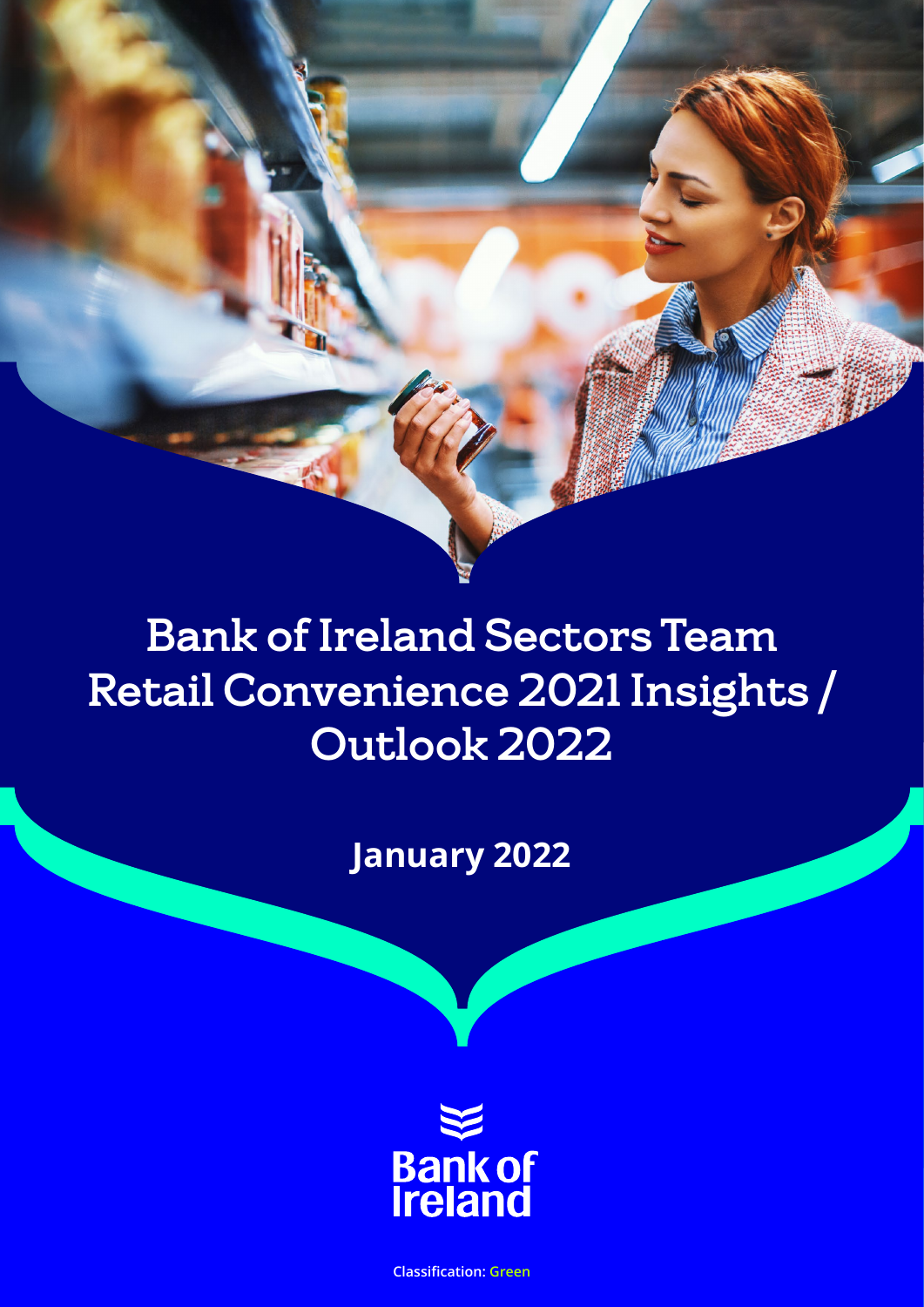### <span id="page-1-0"></span>Retail Convenience: 2021 Review

#### **Summary**

- **Robust performance:** Robust performance delivered by the sector in 2021. Shopping behaviour and frequency patterns returned to more normalised trends linked to the vaccine rollout.
- **• Investment:** Store purchase and revamp/refurbishment activity has been strong in 2021 and this trend is expected to continue in 2022. Bank of Ireland continues to actively engage and support grocery retailers with their investment plans.
- **• Consolidation:** Increased consolidation became a feature of the market with larger grocery/fuel operators expanding their store network and diversifying their sales mix.

#### **2021 Key Trends**

- Strong growth in take-home grocery sales continued. Growth of 10%+ delivered in 2021 v pre-pandemic performance in 2019 per Kantar Grocery market share.<sup>1</sup>
- Supervalu and Dunnes continued to compete strongly for the no. 1 spot in grocery market share; Supervalu benefiting from its extensive community focused store network and online capability and Dunnes delivering a strong performance in the Dublin region. Aldi and Lidl continue to solidify their strong foothold in the Irish market.
- COVID-19 has driven a large divergence in performance amongst convenience focused operators. Neighbourhood stores (Centra & Eurospar) have reported a strong performance whereas many city-centre stores have seen a significant deterioration in footfall linked to increased working from home practices, reduction in tourism/sports events etc. Forecourt stores have delivered an improved performance with many acting as regional top-up stores.
- The Irish consumer now expects a frictionless/accessible shopping experience with strong investment in click & collect services being noteworthy across all leading brands. The provenance/origin of products continues to inform/guide shopping trends and behaviour.

Margin growth and preservation have become an imperative for retailers linked to an increased cost framework driven by personnel, insurance and energy overheads

#### **Sector Developments – 2021 Key Numbers**





Musgrave group sales for year ended December 2020.<sup>2</sup>



Number of stores acquired

### by Tesco from Joyce Group.<sup>3</sup>



Amount committed by BWG in a 4 year sustainability strategy.4

1 Kantar Grocery market share – 09/01/22 2 Musgrave Group annual report – November 2021 3 Tesco press release – November 2021





in the 12 weeks to 26 December 2021.



### **£7bn**

Purchase price paid by private equity firm CD&R for Morrisons Group in the UK.<sup>5</sup>

4 BWG press release – March 2021 5 Morrisons press release – September 21

#### **Key Activity in the Sector in 2021**

- Shopping patterns have reverted to more normalised frequency trends linked to the vaccine roll-out. Whilst instore remains the preferred channel by the vast majority – the level of online grocery sales continues to increase annually*.*
- Retailers are continuing to implement pragmatic succession planning structures to ensure that appropriate long-term value is delivered from their business. COVID-19 has been a catalyst for some retailers to investigate future options in respect of both ownership and operational models.
- A strong pipeline of store revamps and purchase activity has been generated in 2021. Progressive retailers continue to recognise that in-store investment is necessary to maintain customer engagement and loyalty.

#### **Approval Activity Value %**



#### Bank of Ireland business banking data

#### **Sector Developments: Investment and Consolidation**

- Supervalu, Lidl, Aldi, Tesco and Dunnes outlined plans for new store openings in 2021 across all regions with a noteworthy focus on satellite towns of Dublin, Cork and Galway.
- A number of noteworthy transactions were announced during 2021: Corrib Oil purchased the H2 group increasing their presence in Munster & Leinster. Circle K acquired a portfolio of Dublin city-centre stores from the Griffin Group and Tesco agreed terms with the Joyce group in Galway. Further consolidation expected within the sector in 2022.
- The £6.8bn acquisition of Asda and the £7bn purchase of Morrison's by TDR capital and CD&R respectively reflects the renewed interest from private equity in the sector globally. Could this act as a catalyst for new entrants/ owners into the Irish market in 2022?
- Buymie, led by Devan Hughes has partnered with selected Dunnes, Lidl and Tesco stores to provide same-day grocery deliveries to consumers in Dublin, Galway and Cork. The current low levels (under 5% of total grocery sales) conducted via online demonstrate that a real growth opportunity is available if a frictionless, efficient, reliable service can be delivered. It will be interesting to see if further partnership models develop via Ocado, Deliveroo, Just-Eat or internal 'dark stores'.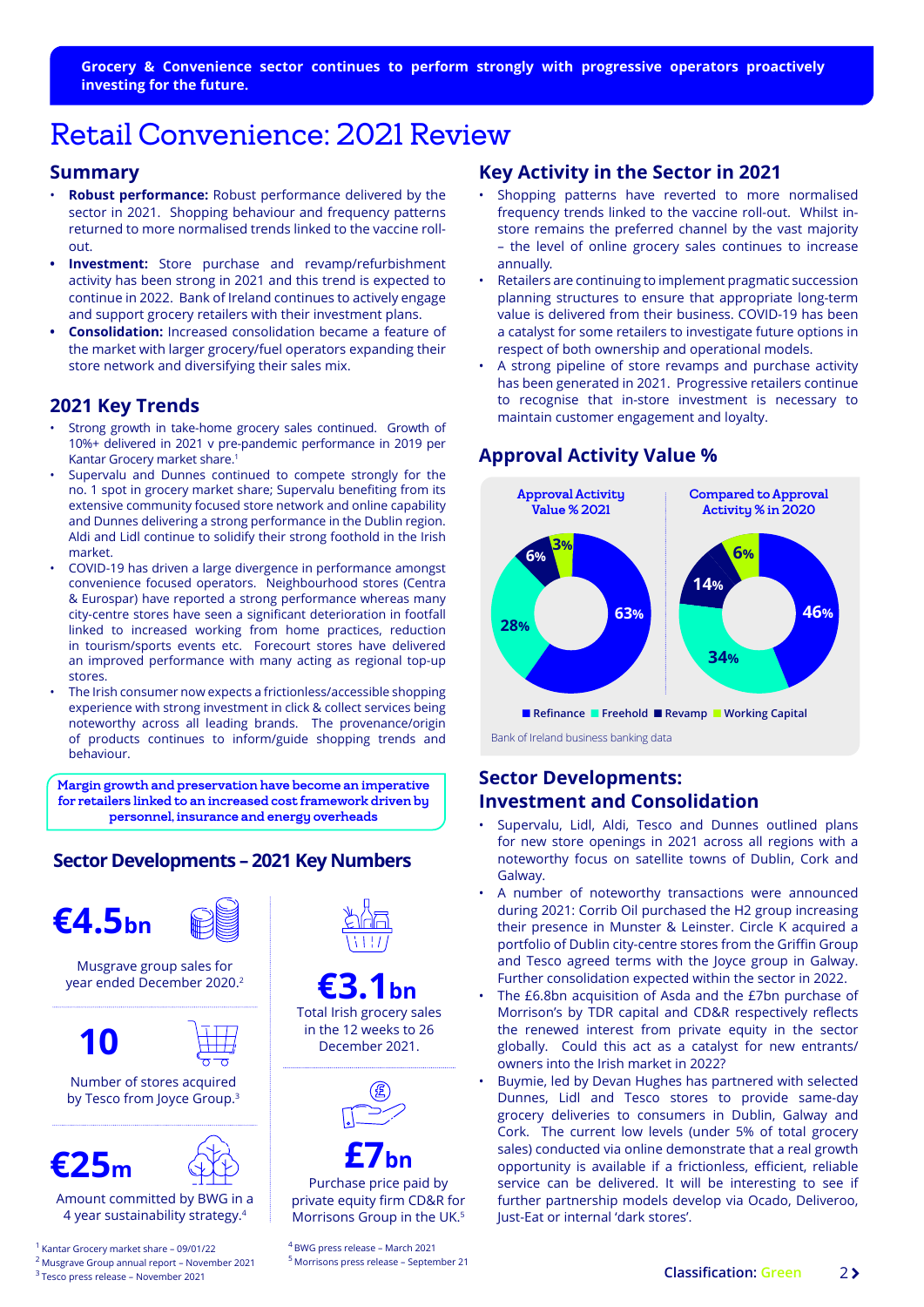#### <span id="page-2-0"></span>**Market activity focused on store investment and consolidation within the sector. Margin preservation and environmentally friendly practices key linked to changes in consumer behaviour.**

### Retail Convenience 2022 Outlook

### **2022 Key Numbers**



**€8m**

Investment from Donnybrook Fair in flagship outlet in Dundrum shopping centre & preparation facility in Clondalkin.<sup>6</sup>



The number of new stores that Aldi Ireland has targeted in a multi-year investment of  $£250m$ <sup>7</sup>

## **2.5million**

The volume of in-store contactless payments recorded per day as consumers move away from cash based transactions.8



#### New minimum wage effective from 1st January 2022 **€10.50**

representing a €0.30 increase on previous rate.<sup>9</sup>

#### **2022 Retail Convenience Sector Outlook**

- **Robust Outlook:** Overall a resilient sector to economic shocks; Strong sales performance to continue but increased focus on margin preservation and cost management required.
- **Funding Activity:** Strong active pipeline of store purchase and revamp proposals– retailers recognise that customer experience/ excellent standards will be key to attract and retain market share.
- **Investment/Consolidation:** Increased investment in partnership agreements and further consolidation of the market (especially forecourt sub-sector) expected in 2022.

#### **Market**

- Significant revamp programme will be rolled out in 2022 nationwide by leading grocery operators as the ever more discerning consumer seeks excellence in store standards.
- Detailed analysis pre and post revamp will be an imperative to ensure that a maximum return on investment is delivered via sales mix improvement, margin growth and cost saving. The "localisation" trend will continue with store revamps taking a more bespoke, community focused approach.
- In a competitive labour market sourcing and retaining the best people is vital to sustain a retail business. A structured employee development plan that incorporates role variety, up-skill opportunities and competitive remuneration needs to be embedded within the culture of the business. The smart use of digital/automation tools can deliver efficiencies within the business which will support this employee focused model.
- City centre stores will need to proactively assess all aspects of their business plan: target customer demographic, margin development, shrinkage, cost base, property costs etc. They will need to focus more on city centre dwellers as opposed to city centre employees – partner with foodservice/restaurants and provide effective delivery options etc to engage a new recurring customer base.
- Corporate social responsibility linked to sustainable and environmentally friendly in-store activities will be a key area of focus for all retailers – energy efficient equipment, elimination of single-use plastic, improved recycling facilities and reduction of food waste. This will enable an improved cost base whilst meeting consumer expectations in respect of ethical trading. The proposed roll-out of the deposit return scheme in H2 2022 will be monitored with interest.
- Increased consolidation expected in the market with larger grocery/convenience and fuel operators expanding their store network and diversifying their income streams.



6 Musgrave Group press release – Nov 21 7 Aldi Ireland press release Nov 2021

8 Banking & Payments Federation of Ireland 9 Budget 2022 – Department of Finance